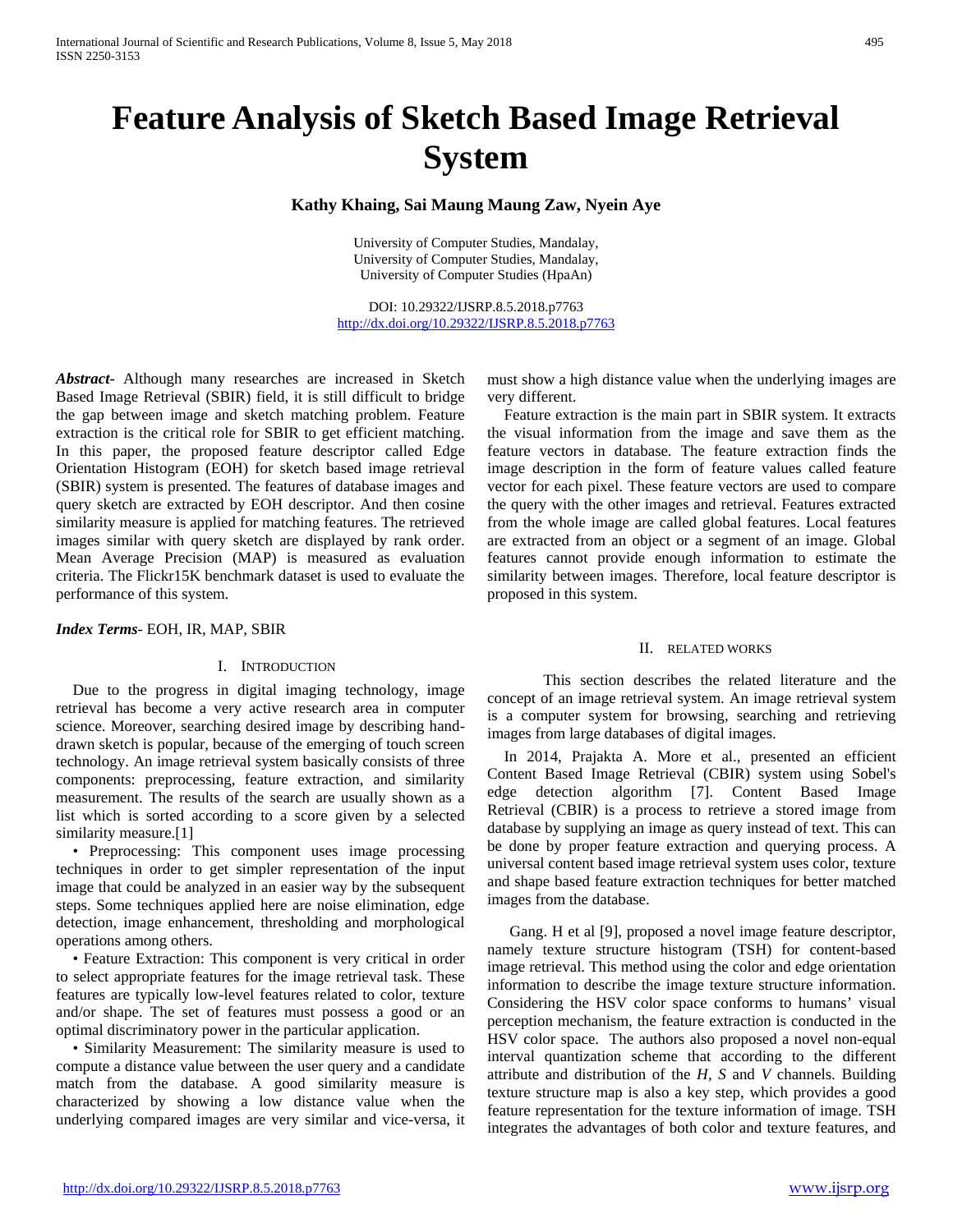shows a good retrieval performance. Their experimental results demonstrated that the proposed algorithm have a better performance for image retrieval.

Recently, content based image retrieval is becoming a way of fast retrieval. Users are not satisfied with the usual information retrieval techniques. Retrieving the relevant information from keywords is very major task and this technique has been focused by researchers in many ways. Sketch is more natural and informative, that breaking down the language barrier and one of the strong media for communication in old era as well as in current scenarios. Hence currently sketch based image retrieval (SBIR) is also in focus for research purposes [10].

In 2015, in order to increase the accuracy of image retrieval, an intent-based image retrieval system (IBIR) based on interactive genetic algorithm (IGA) is proposed [12] by Kumar K.R and Sindhu S.N. In the query stage of their work, the feature descriptors of a query image were extracted and then used to evaluate the similarity between the query image and those images in the database. In the evolution stage, the most relevant images were retrieved by using the IGA. IGA is employed to help the users identify the images that are most satisfied to the users' need.

In 2017, Tolias, G. and Chum proposed a novel concept of asymmetric feature maps (AFM), which allows evaluating multiple kernels between a query and database entries without increasing the memory requirements [13]. They also derive a short vector image representation that supports efficient scale and translation invariant sketch based image retrieval system. The authors states that the performance is further boosted by imagebased average query expansion combined with AFM for object outline localization.

Bozas, K. and Izquierdo proposed a large scale sketch based image retrieval using patch hashing [11]. Sketch recognition and designing of descriptor are included in their system. The system in this paper is closely related to that paper. The differences are feature descriptor and similarity measure. The result of our system is compared with theirs. In this work, the feature descriptor is proposed and cosine similarity measure is used for feature matching.

This is the extended work of our prior work in [15]. The performance of this work is outperforming the prior work and the experiments also emphasize on the feature analysis of our proposed descriptor.

## III. PROPOSED SBIR SYSTEM

The aim of this paper is to develop a sketch based image retrieval system, which can retrieves images quickly, easily and efficiently. Therefore, the SBIR system is presented by proposing the feature descriptor.

The proposed feature descriptor called Edge Orientation Histogram (EOH) is a local approach that is based on computing a histogram of edge orientation in each block and matching them for the whole image. The features of database images and query

sketch are extracted by EOH descriptor. And then cosine similarity method is applied for matching features. The system architecture of this approach is described in figure 1.



Fig. 1System Architecture of EOH Approach

In this work, sketches are simple curve drawings and define the boundaries of an object or a scene. There are 10 folders of 33 sketches in dataset. The sketches of 5 folders are trained and that of the other 5 folders are tested. Therefore, the features of 165 sketches are pre-extracted by the proposed descriptor and stored in the file. On the other hand, the all (14660) images in the dataset are labelled with categories and stored. Then, the features of all labelled images are also extracted by the proposed descriptor. When the query sketch is inputted, the features of the sketch are extracted by the proposed descriptor (EOH). The next step is matching the features of both. Cosine similarity is used for matching. Finally, the retrieving images are displayed by rank.

## *A. Preprocessing*

The input sketch and all of database images are resized to 240x320 pixels. Then, the edges of resized images are detected by Canny. The edge images are divided into various blocks: 4x4, 6x6, 8x8, 9x9, 10x10, 12x12, 14x14, 16x16, 17x17, 20x20 and 21x21 respectively. Finally, the features are extracted by EOH descriptor for each block.

## *B. Proposed Edge Orientation Histogram (EOH) Descriptor*

EOH descriptor considers the orientation only, magnitude of edge is neglected. It contains:

- 1. Masking
- 2. Edge detection by Canny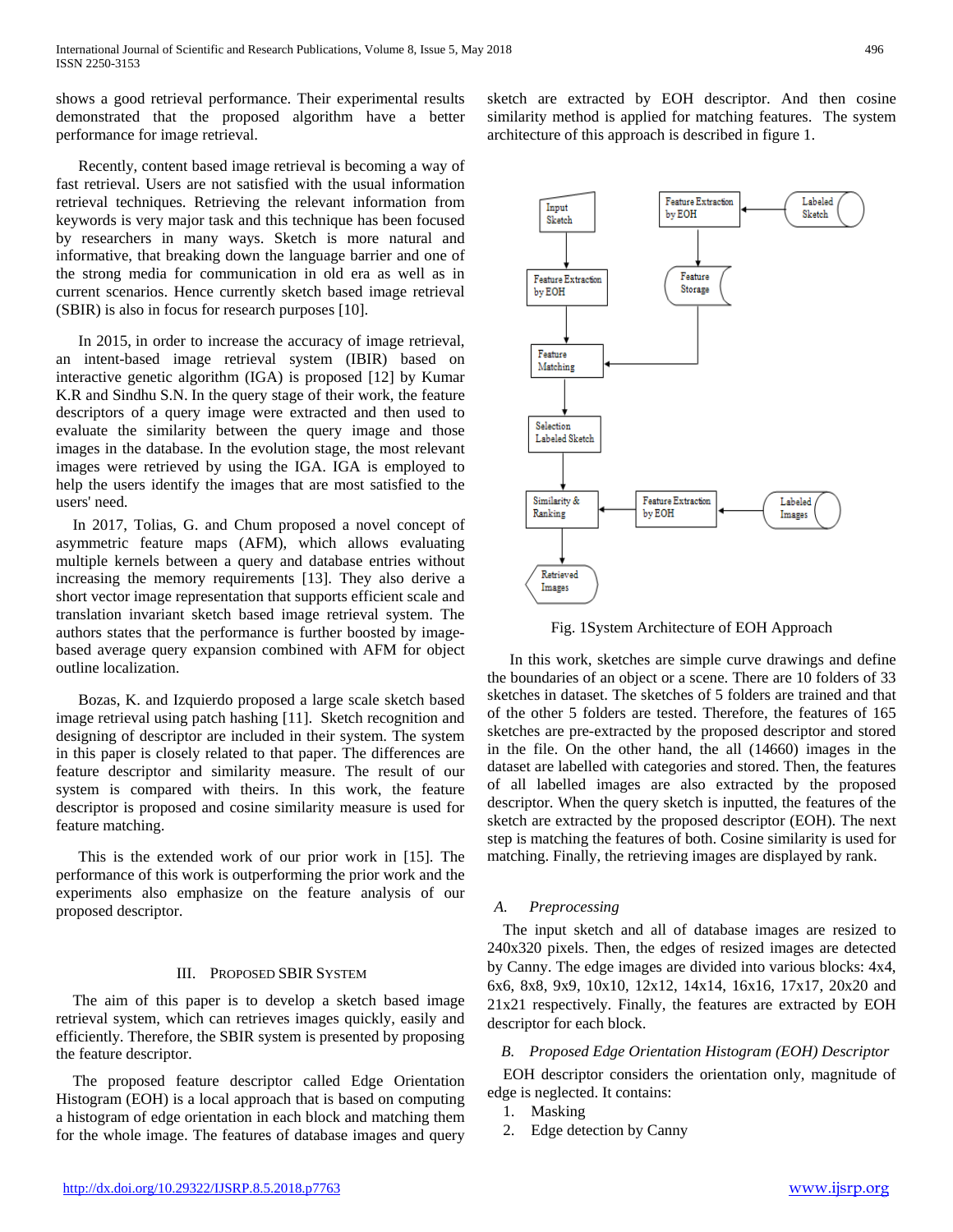## 3. Cropping into 3\*3 kernel

Five types of edge are defined for masking such as horizontal mask, vertical mask, 45˚ diagonal mask, 135˚ diagonal mask and non-directional mask respectively.



Fig.2. 5 types of Edge

The Canny edge detector uses a filter based on the first derivative of a Gaussian, because it is susceptible to noise present on raw unprocessed image. The raw image is convolved with a Gaussian filter [8]. The result is a slightly blurred version of the original which is not affected by a single noisy pixel to any significant degree.

Gaussian operator is:

$$
g(x, y, \sigma) = e^{\frac{-(x^2+y^2)}{2\sigma^2}}
$$

In this system,  $5 \times 5$ -size Gaussian mask with  $\sigma = 1.4$  is used. Threshold value of Canny is [0.25, 0.6] for weak and strong edge respectively.

The final stage of EOH descriptor is cropping the edge image into 3\*3 kernel size and the features are extracted by mapping various bin histograms. The best result is got by 8 bin histogram. EOH descriptor is used in three phase: for training sketch and images, for feature extracting of query sketch and that of database images.

# *C. Similarity Measure*

The extracted features are matched by measuring cosine similarity. The cosine similarity between two vectors is:

$$
cos\theta = \frac{\vec{a}.\vec{b}}{\parallel \vec{a} \parallel \parallel \vec{b} \parallel}
$$

In this system,

$$
cosine = AdotB/(A * B)
$$

where,  
\n
$$
A = sqrt(sum(skfeature)^{2})
$$
\n
$$
B = sqrt(sum(imfeature)^{2})
$$

## IV. EXPERIMENTAL EVALUATION

To evaluate the performance of the proposed SBIR System, the Mean Average Precision (MAP) rate is calculated. The Precision provides information related to effectiveness of the system. Consequently, the mean average precision (MAP) is the mean of the average precision scores over all queries:

$$
MAP = \frac{1}{Q} \sum_{q \in Q}^{NG\,(q)} AP(q)
$$

Where,  $Q=$  no: of queries images displayed with similar shape accuracy of the system. To calculate the MAP, average precision is firstly calculated. Average Precision is averaging the precision values from the rank positions where a

relevant image was retrieved. As a global estimate of performance using a single value, it is standard to use the average precision (AP). The average precision for a single query q is the mean over the precision scores at each relevant item:

$$
AP (q) = \frac{1}{NG (q)} \sum_{k=1}^{NG (q)} p_q(R_k)
$$

where  $R_k$  is the recall after the k<sup>th</sup> relevant image was retrieved. In this work, 5 categories of sketches are defined depend on their MAP value. Sketch number 1, 3, 12 and 20 are included in the category C5 and their MAP value is 1. The MAP value of category C1 is 0.8 and consists of sketch number 5, 6, 8, 14, 15, 16, 21 and 23. Sketch number 2, 4, and 24 are comprised in the category C3 and their MAP value is 0.6. The MAP value of C2 category is 0.4 and sketch number 10, 17, 18, 19, 27 and 29 are included. The category C4 sketches are 9, 11, 22, 25, 28, 31 and 33 and their MAP value is 0.2. The sketch categories and their related MAP values are illustrated in the figure3.



Fig 3: MAP Score with related sketch categories

# *A. Dataset*

Flickr15k dataset is used to evaluate the performance of the proposed SBIR system. Flickr15k dataset consists of approximate 15k photographs and manually labeled into 33 categories based on shape, and 330 free-hand drawn sketch queries drawn by 10 non-expert sketchers. In this system, the half of sketch and database images are trained by EOH and tested by the other half.

# *B. MAP Comparison over various Block sizes*

The experiments are analyzed over various block sizes and the comparison of MAP score on each block size to the PH-HOG descriptor is also illustrated in the figure 4 and table 1. The MAP value over all the sketch queries in the testing set is 0.485 and comparison with that of the state-of-the-art methods is described in table 2.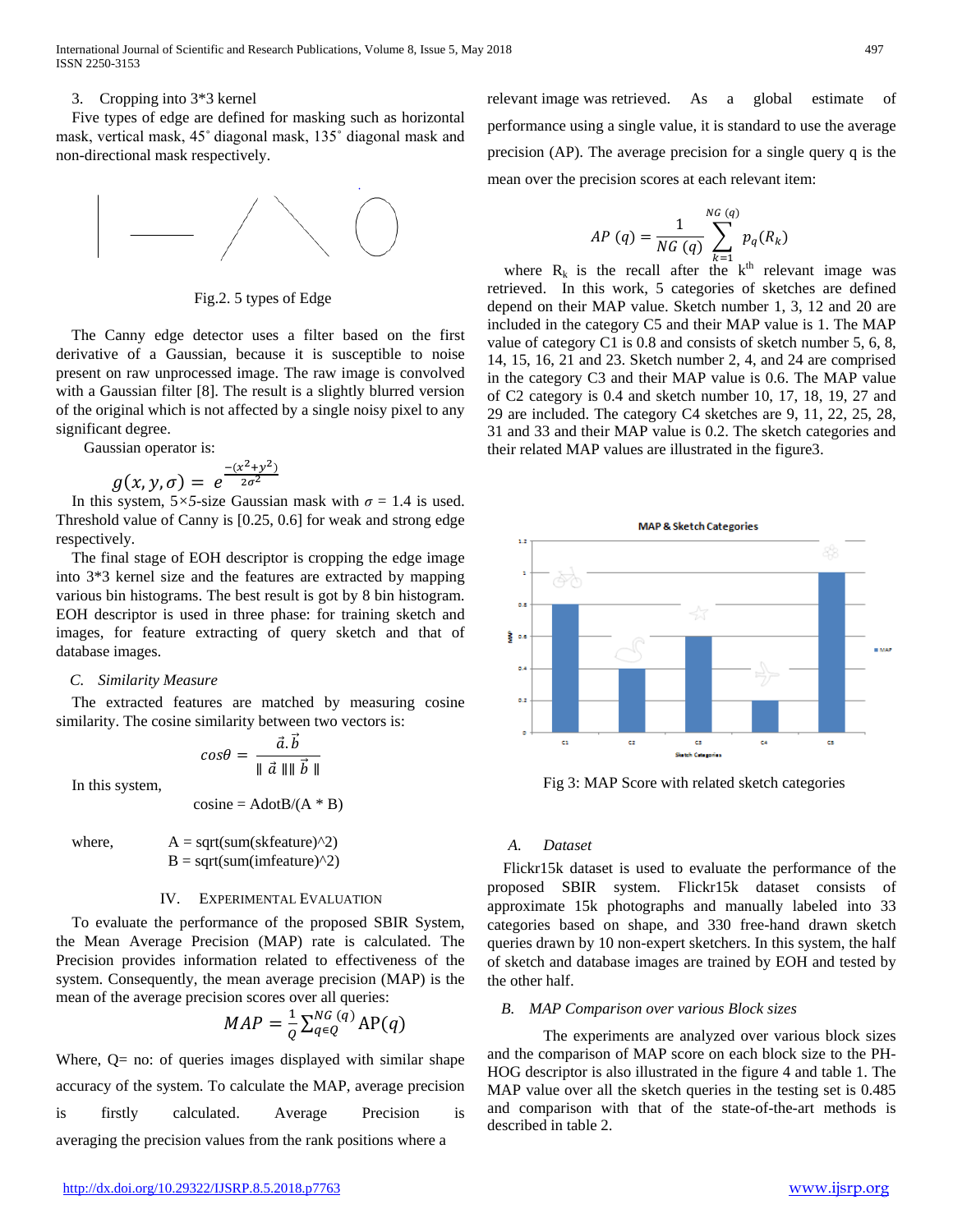

Fig 4: MAP Score Comparison over various block sizes

| <b>Block Size</b> | <b>Proposed Method (EOH)</b> | PH-HOG |
|-------------------|------------------------------|--------|
| 9x9               | 0.48                         | 0.113  |
| 12x12             | 0.44                         | 0.175  |
| 14x14             | 0.45                         | 0.18   |
| 17x17             | 0.38                         | 0.2    |
| 21x21             | 0.36                         | 0.2    |

For each sketch, testing time is at least 5times in this work. Therefore, the MAP score is calculated over 165 sketches while the number of wrong sketches is counted over 33 sketches.

| <b>Methods</b>  | <b>Vocabulary Size</b> | <b>MAP</b> |
|-----------------|------------------------|------------|
| EOH (Ours)      |                        | 0.4848     |
| PH-HOG          |                        | 0.200      |
| Siamese CNN     |                        | 0.1954     |
| Perceptual Edge | Non-BoW                | 0.1513     |
| GF-HOG          | 3500                   | 0.1222     |
| <b>HOG</b>      | 3000                   | 0.1093     |

Table2. SBIR Result Comparison (MAP)

| <b>SIFT</b>             | 1000 | 0.0911 |
|-------------------------|------|--------|
| <b>SSIM</b>             | 500  | 0.0957 |
| Shape Context           | 3500 | 0.0814 |
| <b>Structure Tensor</b> | 500  | 0.0798 |

#### V. CONCLUSION

In this paper the sketch based image retrieval system is presented which is developed to retrieve desired image efficiently. The feature descriptor called Edge Orientation Histogram (EOH) is proposed for feature extraction. The feature analysis is tested over various block sizes and histogram bins. 8x8 block size with 8 bin histogram get the best MAP result. Cosine similarity measure is used for feature matching. The half of and sketches are trained by EOH and then tested on the other half of both. The result is depend on the quality of input sketch.

## VI. FUTURE WORK

The success of the proposed EOH descriptor is dependent on the quality of input sketch and neglected the magnitude of edge feature. Since the both of input sketch and the database image are resized in the preprocessing stage, there is no scaling invariant. Future work should focus on the preprocessing steps of SBIR system. Before feature extraction, background and foreground of the image should be segmented. Moreover it should be extending EOH descriptor to be invariant to scaling.

#### **REFERENCES**

- [1] Datta, R., Joshi, D., Li, J. and Wang, J.Z., 2008. Image retrieval: Ideas, influences, and trends of the new age. ACM Computing Surveys (Csur), 40(2), p.5.
- [2] Rafael Gonzalez and Richard Woods. Digital Image Processing. Pearson Prentice Hall, New Jersey, USA, third edition, 2008.
- [3] Desai, M.A.A., Shinde, M.A.S. and Malathi, M.P., Sketch Based Image Retrieval System. International Journal of Advanced Research in Computer Engineering & Technology,3(9), pp. 3016-3020.
- [4] Belongie, S., Malik, J. and Puzicha, J., 2002. Shape matching and object recognition using shape contexts. IEEE transactions on pattern analysis and machine intelligence, 24(4), pp.509-522.
- [5] Lim, J.J., Zitnick, C.L. and Dollár, P., 2013. Sketch tokens: A learned midlevel representation for contour and object detection. In Proceedings of the IEEE Conference on Computer Vision and Pattern Recognition (pp. 3158- 3165).
- [6] KR, D. and Hariharan, S., 2014. Approaches and Trends in Content based Image Retrieval. Int. Conf. on Advances in Communication, Network, and Computing, CNC
- [7] More, P.A. and Nalavade, K., 2014, January. Content Based Image Retrieval Using Sobel's Edge Detection Algorithm. In International Conference of Advance Research and Innovation (ICARI), ISBN (pp. 978- 93).
- [8] John Canny. A computational approach to edge detection. IEEE Tranactions on Pattern Analysis and Machine Intelligence, 8(6):679\_698, 1986.
- [9] Gang, H., Qinghe, F., Xiaoxue, Z., Jun, K. and Ming, Z., 2013, November. Content-based image retrieval using texture structure histogram. In 3rd International Conference on Multimedia Technology (ICMT-13). Atlantis Press.
- [10] Aishwarya D. and Dr.B.L. Gunjal., A survey on sketch-based image retrieval technique. International Journal of Advance Research and Innovative Ideas in Education, 2(2):337 \_341, 2016.